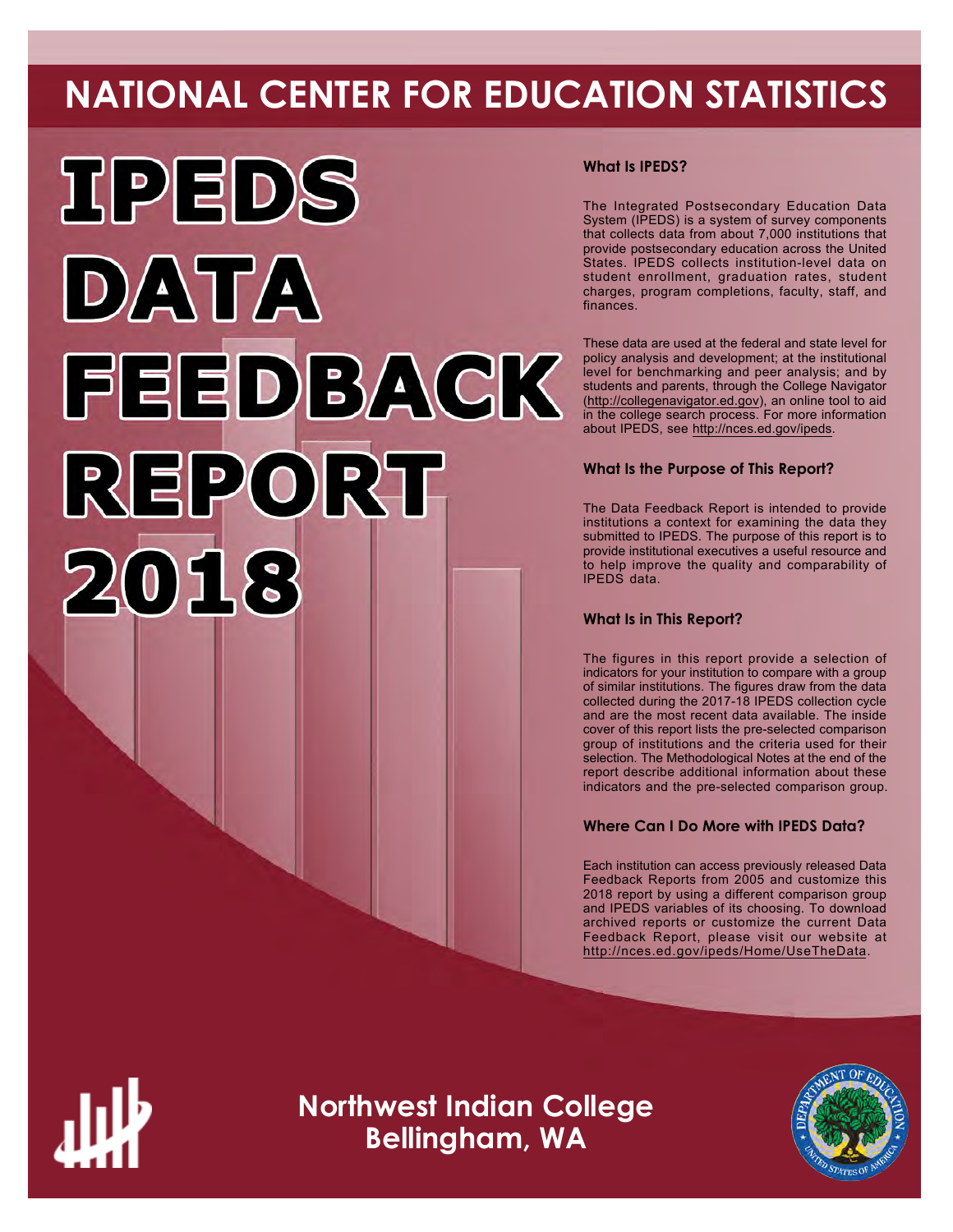# **COMPARISON GROUP**

Comparison group data are included to provide a context for interpreting your institution's statistics. If your institution did not define a custom comparison group for this report by July 13, 2018 NCES selected a comparison group for you. (In this case, the characteristics used to define the comparison group appears below.) The Customize Data Feedback Report functionality on the IPEDS Data Center at this provided link [\(http://nces.ed.gov/ipeds/datacenter/\)](http://nces.ed.gov/ipeds/datacenter/) can be used to reproduce the figures in this report using different peer groups.

Using some of your institution's characteristics, a group of comparison institutions was selected for you. The characteristics include Carnegie Classification of Tribal Colleges. This comparison group includes the following 33 institutions:

- Aaniiih Nakoda College (Harlem, MT)
- Bay Mills Community College (Brimley, MI)
- Blackfeet Community College (Browning, MT)
- Cankdeska Cikana Community College (Fort Totten, ND)
- Chief Dull Knife College (Lame Deer, MT)
- College of Menominee Nation (Keshena, WI)
- College of the Muscogee Nation (Okmulgee, OK)
- Dine College (Tsaile, AZ)
- Fond du Lac Tribal and Community College (Cloquet, MN)
- Fort Peck Community College (Poplar, MT)
- Haskell Indian Nations University (Lawrence, KS)
- **Ilisagvik College (Barrow, AK)**
- Institute of American Indian and Alaska Native Culture and Arts Development (Santa Fe, NM)
- Keweenaw Bay Ojibwa Community College (Baraga, MI)
- Lac Courte Oreilles Ojibwa Community College (Hayward, WI)
- Leech Lake Tribal College (Cass Lake, MN)
- Little Big Horn College (Crow Agency, MT)
- Little Priest Tribal College (Winnebago, NE)
- Navajo Technical University (Crownpoint, NM)
- Nebraska Indian Community College (Macy, NE)
- Nueta Hidatsa Sahnish College (New Town, ND)
- Oglala Lakota College (Kyle, SD)
- Saginaw Chippewa Tribal College (Mount Pleasant, MI)
- Salish Kootenai College (Pablo, MT)
- Sinte Gleska University (Mission, SD)
- Sisseton Wahpeton College (Sisseton, SD)
- Sitting Bull College (Fort Yates, ND)
- Southwestern Indian Polytechnic Institute (Albuquerque, NM)
- Stone Child College (Box Elder, MT)
- Tohono O'Odham Community College (Sells, AZ)
- Turtle Mountain Community College (Belcourt, ND)
- United Tribes Technical College (Bismarck, ND)
- White Earth Tribal and Community College (Mahnomen, MN)

#### **The figures in this report have been organized and ordered into the following topic areas:**

| 1) Admissions (only for non-open-admissions schools) | [No charts applicable]                     |                   |
|------------------------------------------------------|--------------------------------------------|-------------------|
| 2) Student Enrollment                                | Fig. 1 and 2                               | Pg.3              |
| 3) Awards                                            | Fig. 3                                     | Pg. 3             |
| 4) Charges and Net Price                             | Fig. 4 and $5$                             | Pg. 4             |
| 5) Student Financial Aid                             | Fig. 6, 7, 8 and 9                         | Pg. 4 and 5       |
| 6) Military Benefits*                                | [No charts applicable]                     |                   |
| 7) Retention and Graduation Rates                    | Fig. 10, 11, 12, 13, 14, 15, 16, 17 and 18 | Pg. 5, 6, 7 and 8 |
| 8) Finance                                           | Fig. 19 and 20                             | Pg. 9             |
| 9) Staff                                             | Fig. 21 and 22                             | Pg. 9             |
| 10) Libraries                                        | Fig. 23 and 24                             | Pg. 10            |

\*These figures only appear in customized Data Feedback Reports (DFR), which are available through Use the Data portal on the IPEDS website.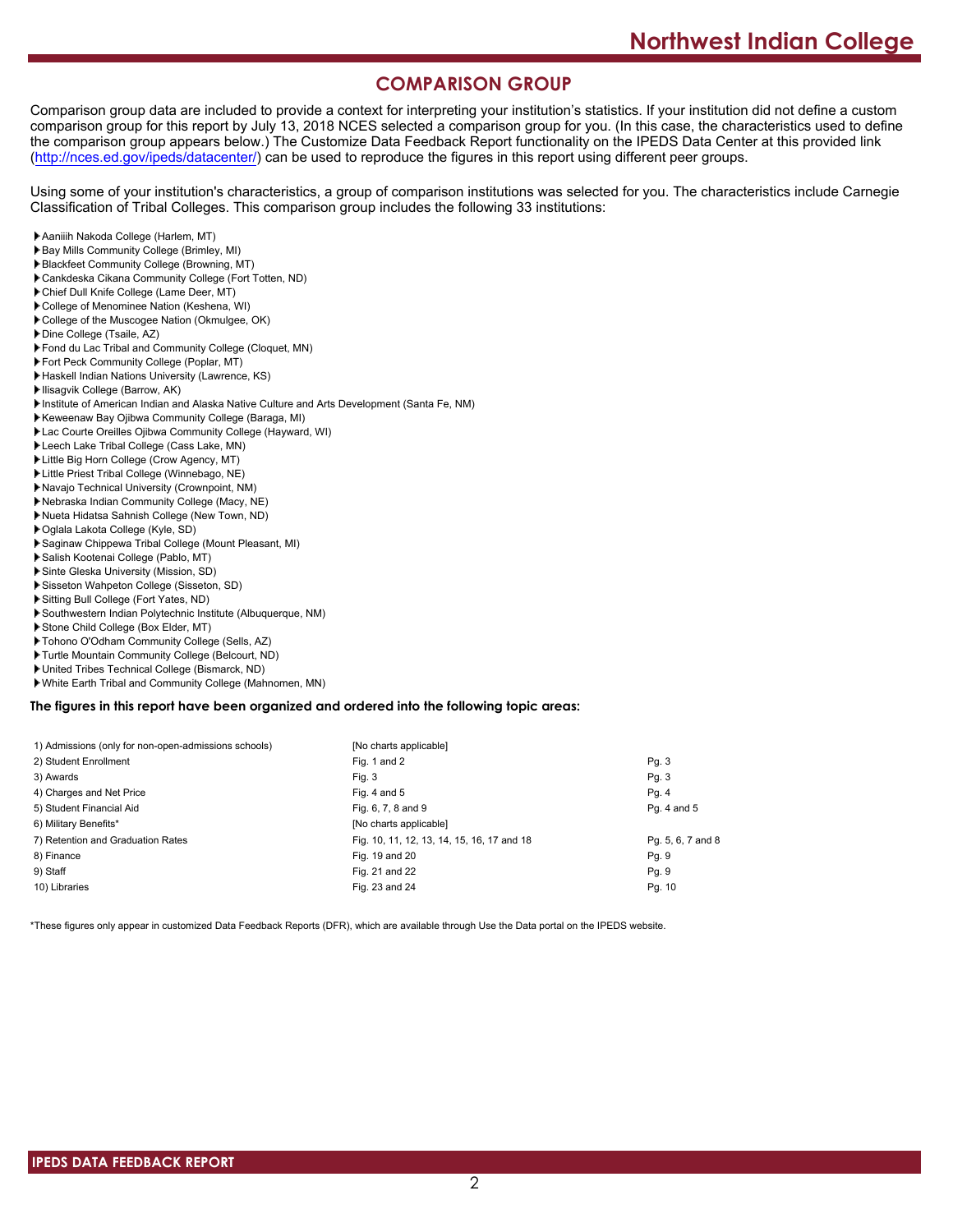



NOTE: For more information about disaggregation of data by race and ethnicity, see the Methodological Notes. Median values for the comparison group will not add to 100%. See "Use of Median Values for Comparison Group" for how median values are determined. N is the number of institutions in the comparison group. SOURCE: U.S. Department of Education, National Center for Education Statistics, Integrated Postsecondary Education Data System (IPEDS): Spring 2018, Fall Enrollment component.

#### **Figure 2. Unduplicated 12-month headcount of all students and of undergraduate students (2016-17), total FTE enrollment (2016-17), and full- and part-time fall enrollment (Fall 2017)**



NOTE: For details on calculating full-time equivalent (FTE) enrollment, see Calculating FTE in the Methodological Notes. Total headcount, FTE, and full- and part-time fall enrollment include both undergraduate and postbaccalaureate students, when applicable. N is the number of institutions in the comparison group.

SOURCE: U.S. Department of Education, National Center for Education Statistics, Integrated Postsecondary Education Data System (IPEDS): Fall 2017, 12-month Enrollment component and Spring 2018, Fall Enrollment component.

#### **Figure 3. Number of degrees awarded, by level: 2016-17**



NOTE: For additional information about postbaccalaureate degree levels, see the Methodology Notes. N is the number of institutions in the comparison group. SOURCE: U.S. Department of Education, National Center for Education Statistics, Integrated Postsecondary Education Data System (IPEDS): Fall 2017, Completions component.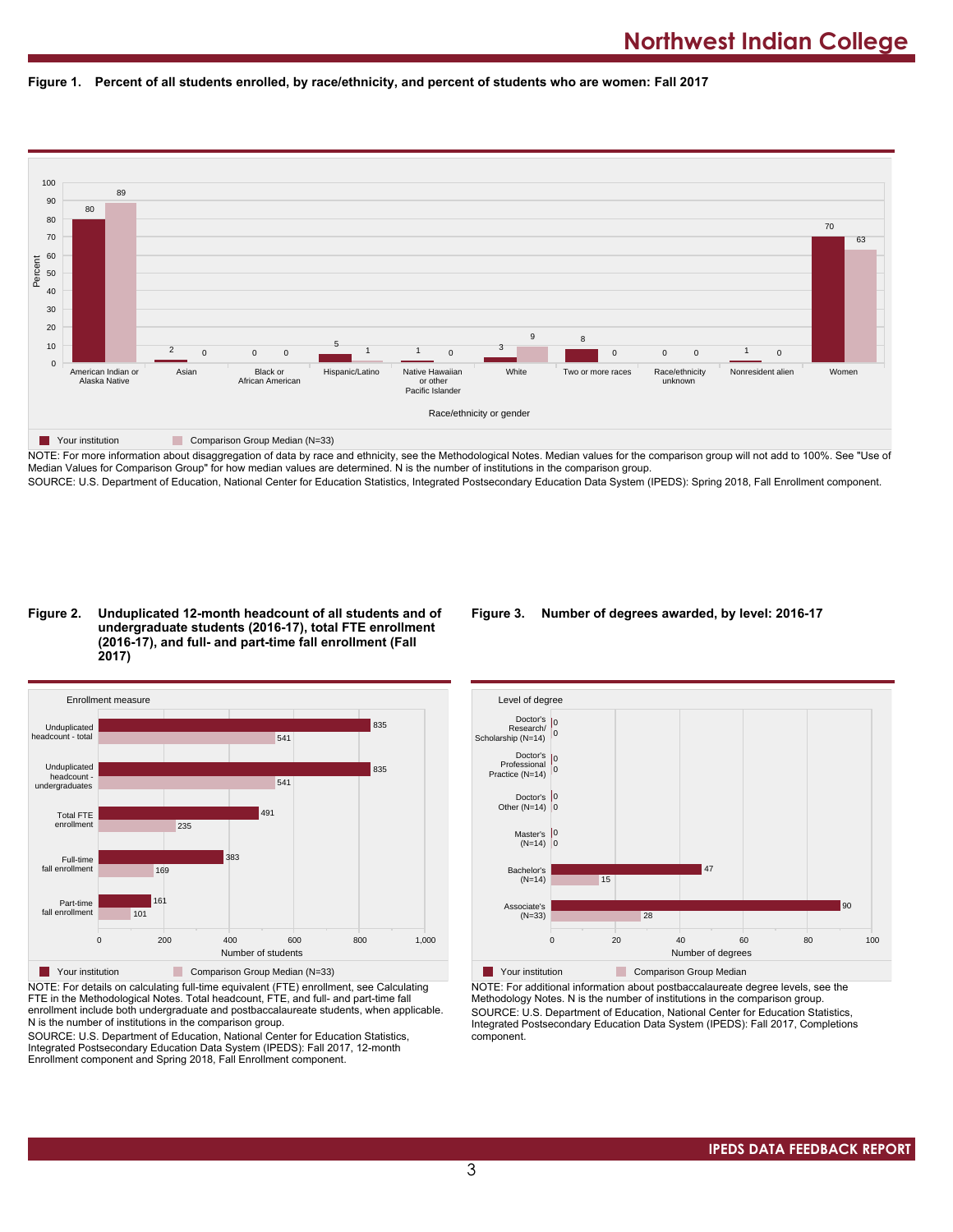**Figure 4. Academic year tuition and required fees for full-time, first-time degree/certificate-seeking undergraduates: 2014-15 to 2017-18**



NOTE: The tuition and required fees shown here are the lowest reported from the categories of in-district, in-state, and out-of-state. N is the number of institutions in the comparison group.

SOURCE: U.S. Department of Education, National Center for Education Statistics, Integrated Postsecondary Education Data System (IPEDS): Fall 2017, Institutional Characteristics component.

**Figure 6. Percent of full-time, first-time degree/certificate-seeking undergraduate students who were awarded grant or scholarship aid from the federal government, state/local government, or the institution, or loans, by type of aid: 2016-17**



NOTE: Any grant aid above includes grant or scholarship aid awarded from the federal government, state/local government, or the institution. Federal grants includes Pell grants and other federal grants. Any loans includes federal loans and other loans awarded to students. For details on how students are counted for financial aid reporting, see Cohort Determination in the Methodological Notes. N is the number of institutions in the comparison group.

SOURCE: U.S. Department of Education, National Center for Education Statistics, Integrated Postsecondary Education Data System (IPEDS): Winter 2017-18, Student Financial Aid component.





NOTE: Average net price is for full-time, first-time degree/certificate-seeking undergraduate students and is generated by subtracting the average amount of federal, state/local government, and institutional grant and scholarship awarded aid from the total cost of attendance. Total cost of attendance is the sum of published tuition and required fees, books and supplies, and the average room and board and other expenses. For details, see the Methodological Notes. N is the number of institutions in the comparison group.

SOURCE: U.S. Department of Education, National Center for Education Statistics, Integrated Postsecondary Education Data System (IPEDS): Fall 2017, Institutional Characteristics component and Winter 2017-18, Student Financial Aid component.





**The Your institution Comparison Group Median** 

NOTE: Any grant aid above includes grant or scholarship aid awarded from the federal government, state/local government, or the institution. Federal grants includes Pell grants and other federal grants. Any loans includes federal loans and other loans awarded to students. Average amounts of aid were calculated by dividing the total aid awarded by the total number of recipients in each institution. N is the number of institutions in the comparison group. Medians are not reported for comparison groups with less than three values.

SOURCE: U.S. Department of Education, National Center for Education Statistics, Integrated Postsecondary Education Data System (IPEDS): Winter 2017-18, Student Financial Aid component.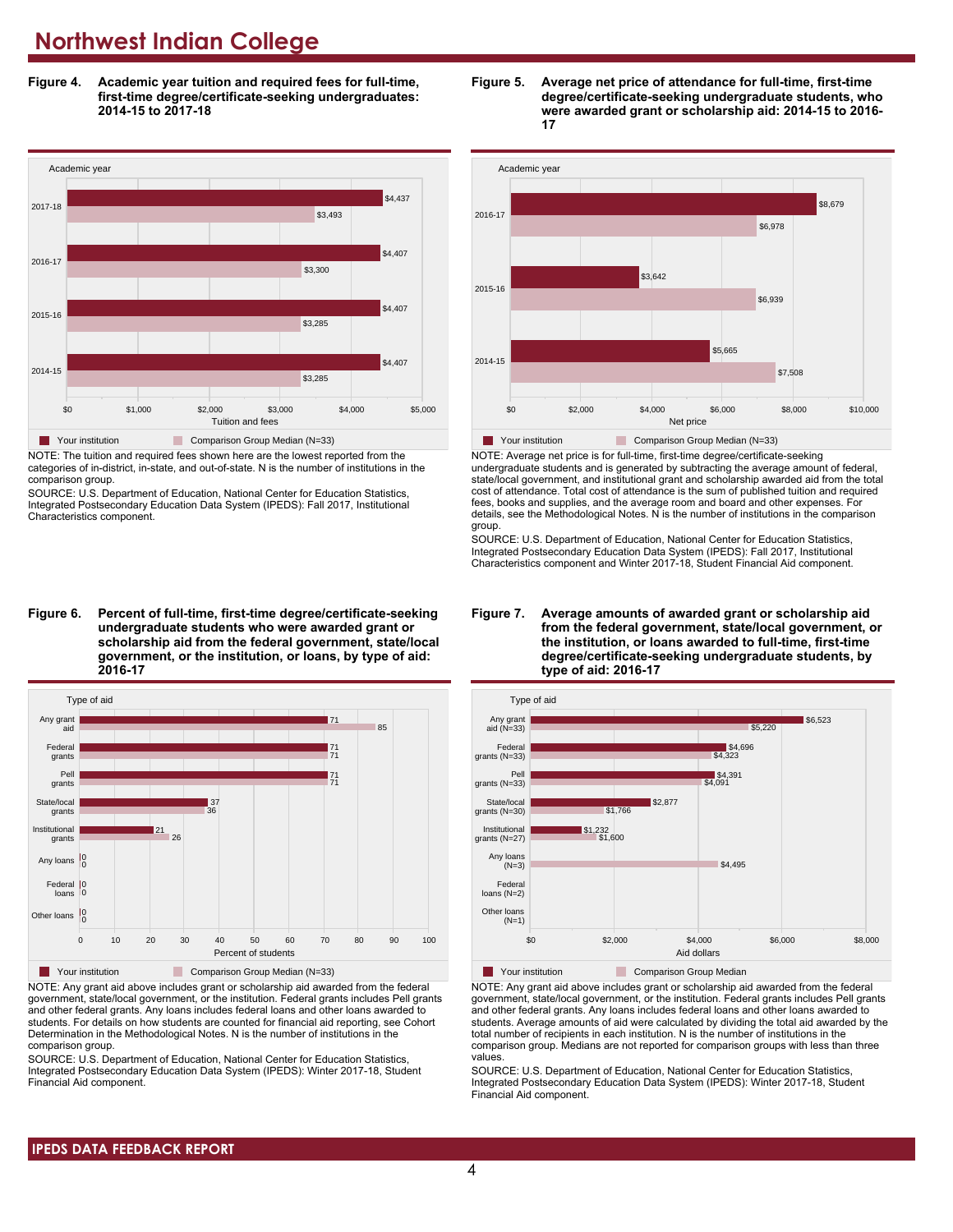**Figure 8. Percent of all undergraduates awarded aid, by type of aid: 2016-17**

**Figure 9. Average amount of aid awarded to all undergraduates, by type of aid: 2016-17**



NOTE: Any grant aid above includes grant or scholarship aid awarded from the federal government, state/local government, the institution, or other sources. Federal loans includes only federal loans awarded to students. N is the number of institutions in the comparison group.

SOURCE: U.S. Department of Education, National Center for Education Statistics, Integrated Postsecondary Education Data System (IPEDS): Winter 2017-18, Student Financial Aid component.



NOTE: Any grant aid above includes grant or scholarship aid from the federal government, state/local government, the institution, or other sources. Federal loans includes federal loans to students. Average amounts of aid were calculated by dividing the total aid awarded by the total number of recipients in each institution. N is the number of institutions in the comparison group. Medians are not reported for comparison groups with less than three values.

SOURCE: U.S. Department of Education, National Center for Education Statistics, Integrated Postsecondary Education Data System (IPEDS): Winter 2017-18, Student Financial Aid component.

#### **Figure 10. Retention rates of first-time bachelor's degree seeking students, by attendance level: Fall 2016 cohort**



NOTE: Retention rates are measured from the fall of first enrollment to the following fall. Academic reporting institutions report retention data as of the institution's official fall reporting date or as of October 15, 2016. Program reporters determine the cohort with enrollment any time between August 1-October 31, 2016 and retention based on August 1, 2017. Four-year institutions report retention rates for students seeking a bachelor's degree. For more details, see the Methodological Notes. N is the number of institutions in the comparison group.

SOURCE: U.S. Department of Education, National Center for Education Statistics, Integrated Postsecondary Education Data System (IPEDS): Spring 2018, Fall Enrollment component.

#### **Figure 11. Graduation and transfer-out rates of full-time, first-time degree/certificate-seeking undergraduates within 150% of normal time to program completion: 2011 cohort**



NOTE: Graduation rate cohort includes all full-time, first-time degree/certificate-seeking undergraduate students. Graduation and transfer-out rates are the Student Right-to-Know rates. Only institutions with mission to prepare students to transfer are required to report transfer out. For more details, see the Methodological Notes. N is the number of institutions in the comparison group.

SOURCE: U.S. Department of Education, National Center for Education Statistics, Integrated Postsecondary Education Data System (IPEDS): Winter 2017-18, Graduation Rates component.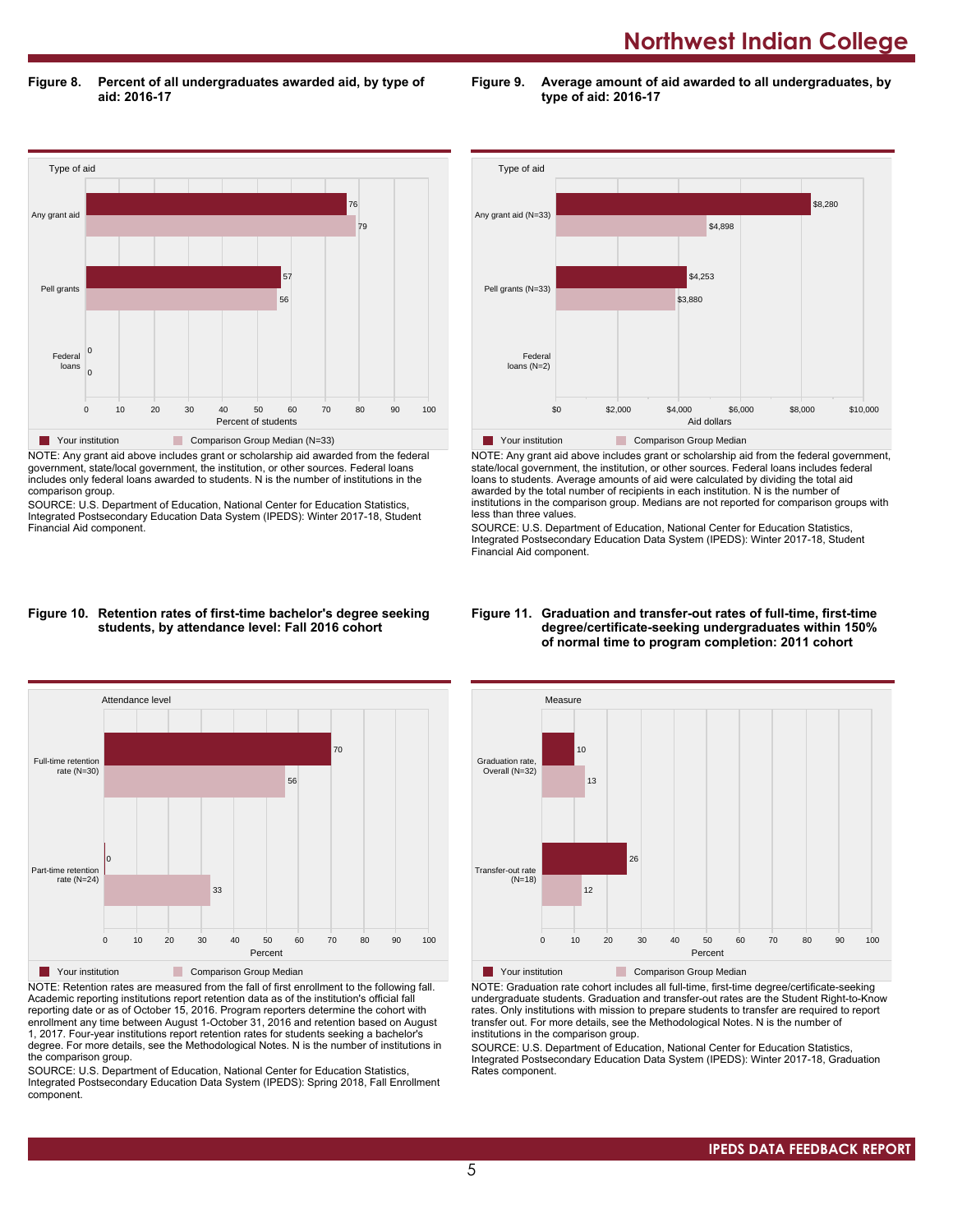**Figure 12. Graduation rates of full-time, first-time degree/certificate-seeking undergraduates within 150% of normal time to program completion, by race/ethnicity: 2011 cohort**



**Table Your institution Comparison Group Median** 

NOTE: For more information about disaggregation of data by race and ethnicity, see the Methodological Notes. The graduation rates are the Student Right-to-Know (SRK) rates. Median values for the comparison group will not add to 100%. N is the number of institutions in the comparison group. Medians are not reported for comparison groups with less than three values.

SOURCE: U.S. Department of Education, National Center for Education Statistics, Integrated Postsecondary Education Data System (IPEDS): Winter 2017-18, Graduation Rates component.

**Figure 13. Graduation rates of full-time, first-time degree/certificateseeking undergraduates within 150% of normal time to program completion, by financial aid recipients: 2011 cohort**

#### **Figure 14. Bachelor's degree graduation rates of full-time, first-time degree/certificate-seeking undergraduates within 4 years, 6 years, and 8 years: 2009 cohort**



NOTE: Graduation rate cohort includes all full-time, first-time degree/certificate-seeking undergraduate students. Data were collected on those students, who at entry of the cohort, were awarded a Pell Grant and students who were awarded a Subsidized Stafford loan, but did not receive a Pell Grant. Graduation rates are the Student Right-to-Know rates. Only institutions with mission to prepare students to transfer are required to report transfer out. For more details, see the Methodological Notes. N is the number of institutions in the comparison group.

SOURCE: U.S. Department of Education, National Center for Education Statistics, Integrated Postsecondary Education Data System (IPEDS): Winter 2017-18, Graduation Rates component.



**The Your institution** Comparison Group Median (N=5)

NOTE: The 4-, 6-, and 8-year graduation rates are calculated using the number students who completed a bachelor's or equivalent degree from a cohort of students who entered the institution seeking a bachelor's or equivalent degree. For details, see the Methodological Notes. N is the number of institutions in the comparison group. Medians are not reported for comparison groups with less than three values.

SOURCE: U.S. Department of Education, National Center for Education Statistics, Integrated Postsecondary Education Data System (IPEDS): Winter 2017-18, 200% Graduation Rates component.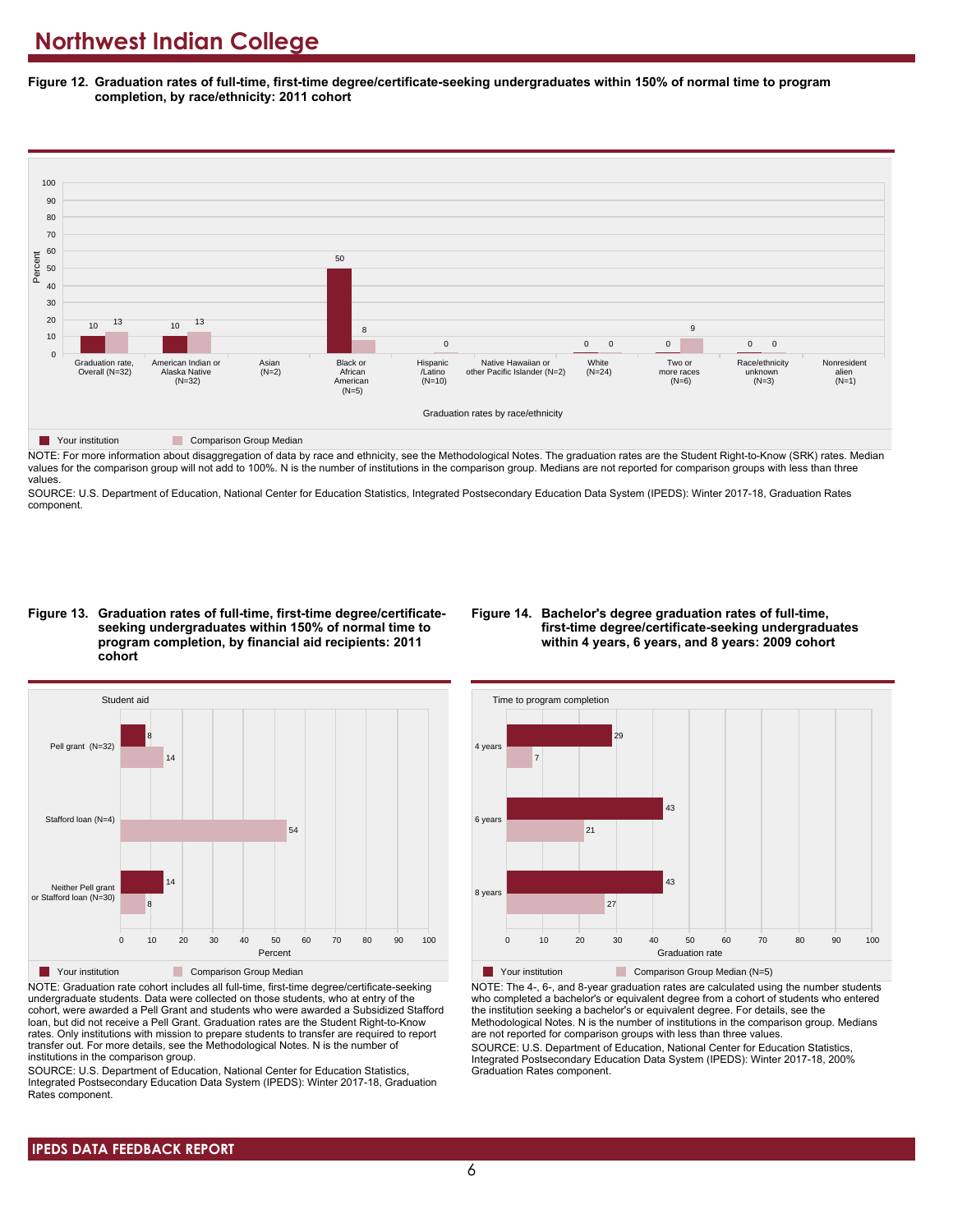#### **Figure 15. Award and enrollment rates of first-time, full-time, degree/certificate-seeking undergraduates after 8 years of entry, by Pell status, 2009-10 cohort**



NOTE: Award measures are based on the highest award received after 8 years of entry and enrollment measures are based on student who did not received an award after 8 years of entry. Student cohorts (i.e., First-time, full-time; First-time, part-time; Non-first-time, full-time; and Non-first-time, part-time) are degree/certificate-seeking undergraduate students who entered the institution between July 1, 2009-June 30, 2010. Pell recipients are students with demonstrated financial need. For more details, see the Methodological Notes. N is the number of institutions in the comparison group.

SOURCE: U.S. Department of Education, National Center for Education Statistics, Integrated Postsecondary Education Data System (IPEDS): Winter 2017-18, Outcome Measures component.

#### **Figure 16. Award and enrollment rates of first-time, part-time, degree/certificate-seeking undergraduates after 8 years of entry, by Pell status, 2009-10 cohort**



NOTE: Award measures are based on the highest award received after 8 years of entry and enrollment measures are based on student who did not received an award after 8 years of entry. Student cohorts (i.e., First-time, full-time; First-time, part-time; Non-first-time, full-time; and Non-first-time, part-time) are degree/certificate-seeking undergraduate students who entered the institution between July 1, 2009-June 30, 2010. Pell recipients are students with demonstrated financial need. For more details, see the Methodological Notes. N is the number of institutions in the comparison group.

SOURCE: U.S. Department of Education, National Center for Education Statistics, Integrated Postsecondary Education Data System (IPEDS): Winter 2017-18, Outcome Measures component.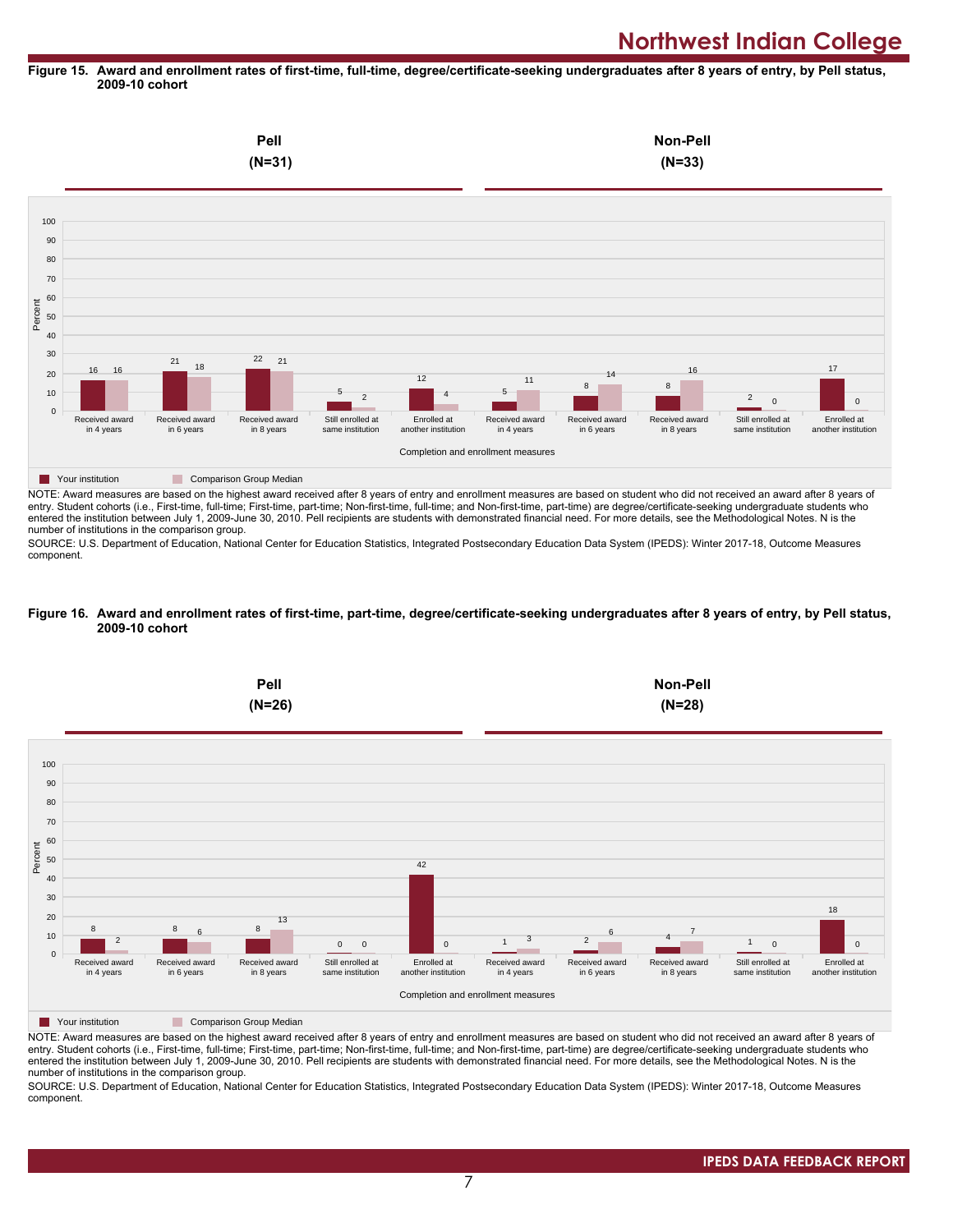**Figure 17. Award and enrollment rates of non-first-time, full-time, degree/certificate-seeking undergraduates after 8 years of entry, by Pell status, 2009-10 cohort**



NOTE: Award measures are based on the highest award received after 8 years of entry and enrollment measures are based on student who did not received an award after 8 years of entry. Student cohorts (i.e., First-time, full-time; First-time, part-time; Non-first-time, full-time; and Non-first-time, part-time) are degree/certificate-seeking undergraduate students who entered the institution between July 1, 2009-June 30, 2010. Pell recipients are students with demonstrated financial need. For more details, see the Methodological Notes. N is the number of institutions in the comparison group.

SOURCE: U.S. Department of Education, National Center for Education Statistics, Integrated Postsecondary Education Data System (IPEDS): Winter 2017-18, Outcome Measures component.

#### **Figure 18. Award and enrollment rates of non-first-time, part-time, degree/certificate-seeking undergraduates after 8 years of entry, by Pell status, 2009-10 cohort**



NOTE: Award measures are based on the highest award received after 8 years of entry and enrollment measures are based on student who did not received an award after 8 years of entry. Student cohorts (i.e., First-time, full-time; First-time, part-time; Non-first-time, full-time; and Non-first-time, part-time) are degree/certificate-seeking undergraduate students who entered the institution between July 1, 2009-June 30, 2010. Pell recipients are students with demonstrated financial need. For more details, see the Methodological Notes. N is the number of institutions in the comparison group.

SOURCE: U.S. Department of Education, National Center for Education Statistics, Integrated Postsecondary Education Data System (IPEDS): Winter 2017-18, Outcome Measures component.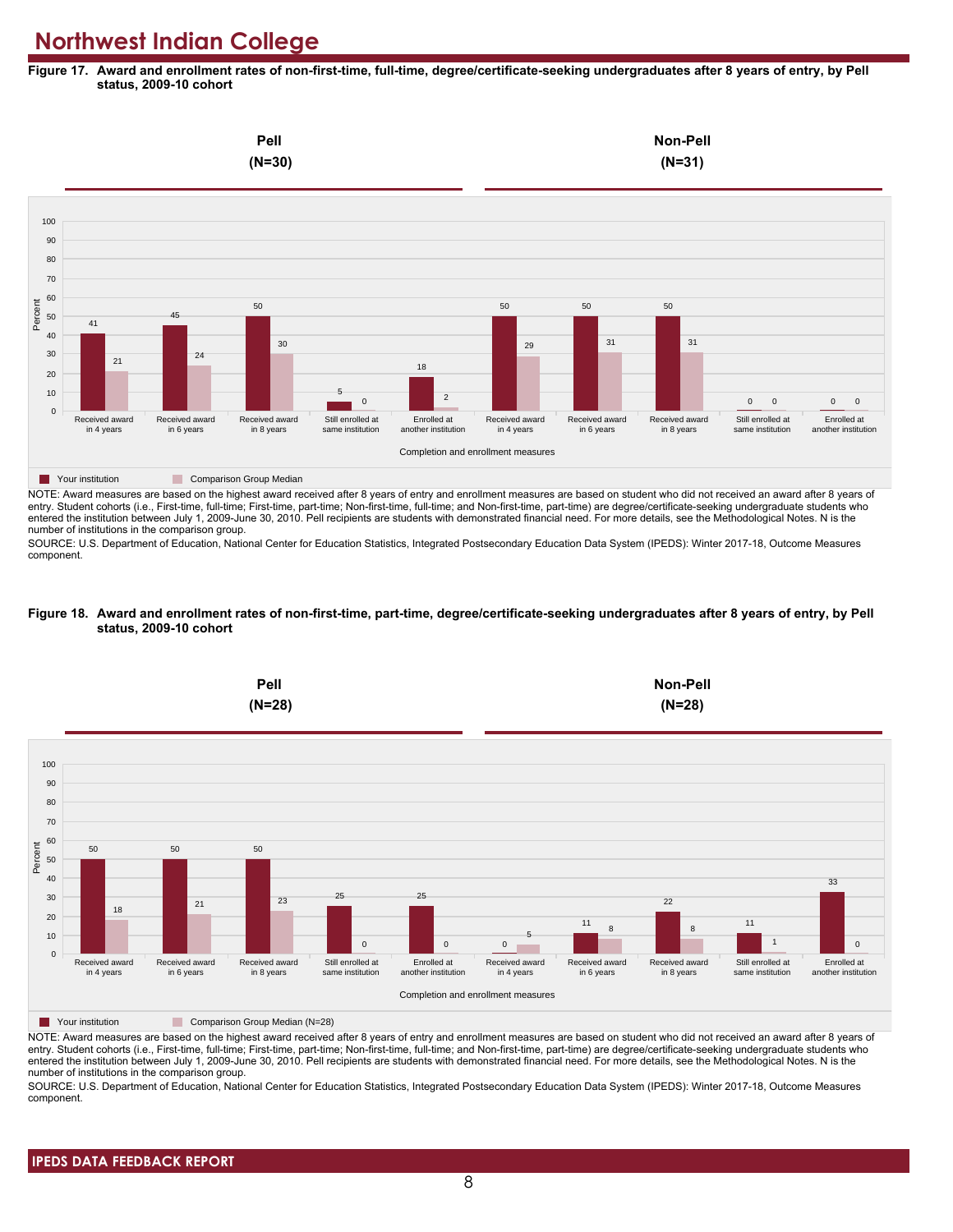**Northwest Indian College** 

**Figure 19. Percent distribution of core revenues, by source: Fiscal year 2017**

Revenue source  $r = \frac{1}{2}$ 0 10 20 30 40 50 60 70 80 90 100 Percent of function total Other core revenues Investment return 0 0 Private gifts, grants, and contracts Government grants and contracts Local **I** 0<br>tions 0 appropriations **State** appropriations Tuition and fees 9 8 2 4 59 **76** 0 0 3 | 12 Your institution Comparison Group Median (N=24) NOTE: The comparison group median is based on those members of the comparison

group that report finance data using the same accounting standards as the comparison institution. For more information, see the Methodological Notes. N is the number of institutions in the comparison group.

SOURCE: U.S. Department of Education, National Center for Education Statistics, Integrated Postsecondary Education Data System (IPEDS): Spring 2018, Finance component.



**Figure 20. Core expenses per FTE enrollment, by function: Fiscal**

**year 2017**

NOTE: Expenses per full-time equivalent (FTE) enrollment, particularly instruction, may be inflated because finance data includes all core expenses while FTE reflects credit activity only. For details on calculating FTE enrollment and a detailed definition of core expenses, see the Methodological Notes. N is the number of institutions in the comparison group. SOURCE: U.S. Department of Education, National Center for Education Statistics, Integrated Postsecondary Education Data System (IPEDS): Fall 2017, 12-month Enrollment component and Spring 2018, Finance component.

#### **Figure 21. Full-time equivalent staff, by occupational category: Fall 2017**



NOTE: Graduate assistants are not included. For calculation details, see the Methodological Notes. N is the number of institutions in the comparison group. SOURCE: U.S. Department of Education, National Center for Education Statistics, Integrated Postsecondary Education Data System (IPEDS): Spring 2018, Human Resources component.

#### **Figure 22. Average salaries of full-time instructional non-medical staff equated to 9-months worked, by academic rank: Academic year 2017-18**



NOTE: See Methodology Notes for more details on average salary. N is the number of institutions in the comparison group. Medians are not reported for comparison groups with less than three values.

SOURCE: U.S. Department of Education, National Center for Education Statistics, Integrated Postsecondary Education Data System (IPEDS): Spring 2018, Human Resources component.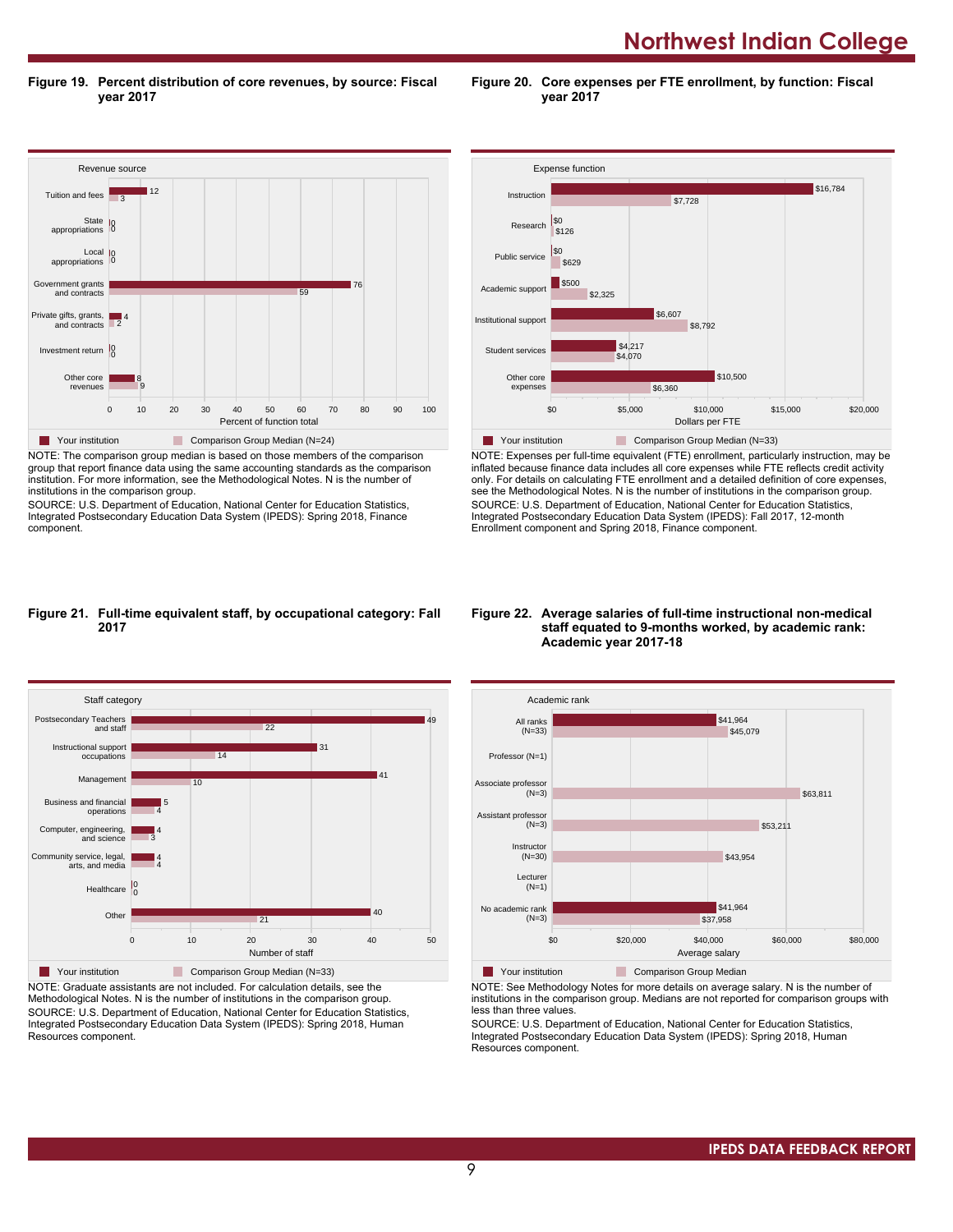**Figure 23. Percent distribution of library collection, by material type: Fiscal Year 2017**





SOURCE: U.S. Department of Education, National Center for Education Statistics, Integrated Postsecondary Education Data System (IPEDS): Spring 2018, Academic Libraries component.



NOTE: N is the number of institutions in the comparison group. SOURCE: U.S. Department of Education, National Center for Education Statistics, Integrated Postsecondary Education Data System (IPEDS): Spring 2018, Academic Libraries component.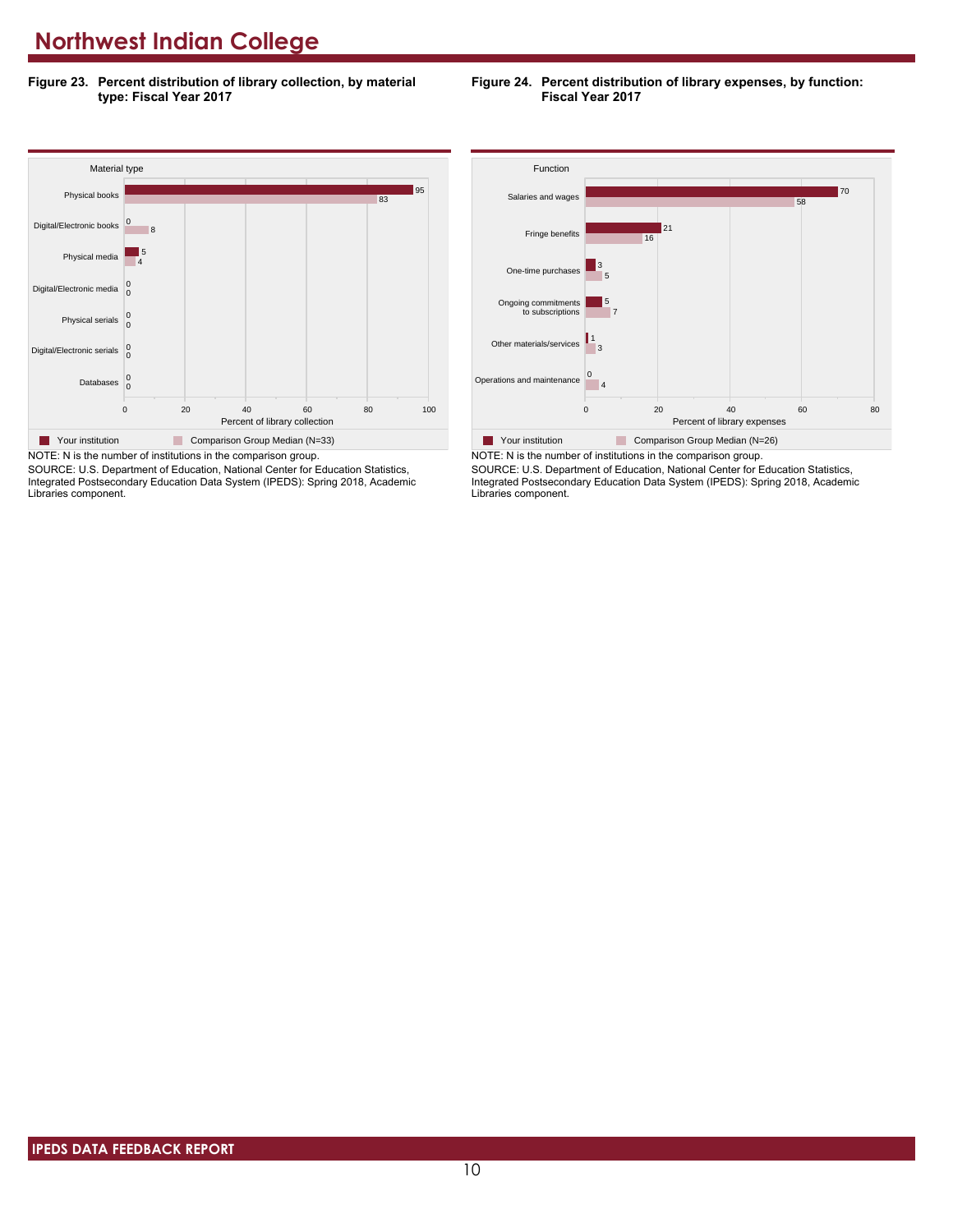# **METHODOLOGICAL NOTES**

# **Overview**

This report is based on data supplied by institutions to IPEDS during 2017-18 data collection year. Response rates exceeded 99% for most surveys. IPEDS First Look reports at <http://nces.ed.gov/pubsearch/getpubcats.asp?sid=010> provide some information on aggregate institutional responses.

# **Use of Median Values for Comparison Group**

This report compares your institution's data to the median value for the comparison group for each statistic shown in the figure. If more than one statistic is present in a figure, the median values are determined separately for each indicator or statistic. Medians are not displayed for comparison groups with fewer than three values. Where percentage distributions are presented, median values may not add to 100%. To access all the data used to create the figures included in this report, go to 'Use the Data' portal on the IPEDS website at this provided link (<http://nces.ed.gov/ipeds>).

# **Missing Statistics**

If a statistic is not reported for your institution, the omission indicates that the statistic is not relevant to your institution and the data were not collected. Not all notes may be applicable to your report.

# **Use of Imputed Data**

All IPEDS data are subject to imputation for total (institutional) and partial (item) nonresponse. If necessary, imputed values were used to prepare your report.

# **Data Confidentiality**

IPEDS data are not collected under a pledge of confidentiality.

# **Disaggregation of Data by Race/Ethnicity**

When applicable, some statistics are disaggregated by race/ethnicity. Data disaggregated by race/ethnicity have been reported using the 1997 Office of Management and Budget categories. Detailed information about the race/ethnicity categories can be found at <https://nces.ed.gov/ipeds/Section/Resources>.

#### **Cohort Determination for Reporting Student Financial Aid, Graduation Rates, and Outcome Measures**

Student cohorts for reporting Student Financial Aid and Graduation Rates data are based on the reporting type of the institution. For institutions that report based on an academic year (those operating on standard academic terms), student counts and cohorts are based on fall term data. Student counts and cohorts for program reporters (those that do not operate on standard academic terms) are based on unduplicated counts of students enrolled during a full 12-month period.

Student cohorts for reporting Outcome Measures are based on a full-year cohort from July 1-June 30 for all degree-granting institutions.

# **DESCRIPTION OF STATISTICS USED IN THE FIGURES**

# **Admissions (only for non-open-admissions schools)**

# *Admissions and Test Score Data*

Admissions and test score data are presented only for institutions that do not have an open admission policy, and apply to first-time, degree/certificate-seeking undergraduate students only. Applicants include only those students who fulfilled all requirements for consideration for admission and who were notified of one of the following actions: admission, non-admission, placement on a wait list, or application withdrawn (by applicant or institution). Admitted applicants (admissions) include wait-listed students who were subsequently offered admission. Early decision, early action, and students who began studies during the summer prior to the fall reporting period are included. For customized Data Feedback Reports, test scores are presented only if scores are required for admission.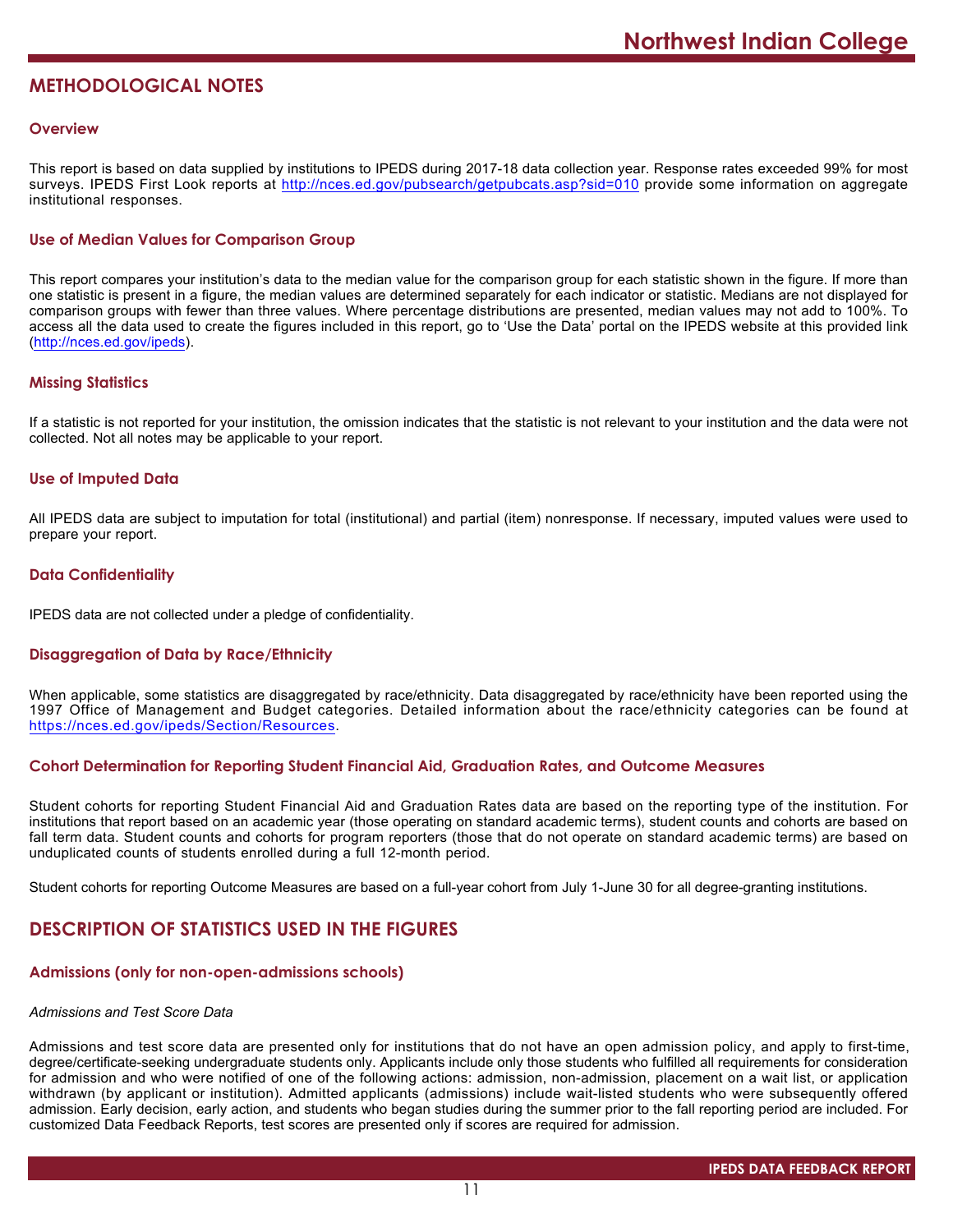# **Student Enrollment**

# *FTE Enrollment*

The full-time equivalent (FTE) enrollment used in this report is the sum of the institution's FTE undergraduate enrollment and FTE graduate enrollment (as calculated from or reported on the 12-month Enrollment component). Undergraduate and graduate FTE are estimated using 12-month instructional activity (credit and/or contact hours). See "Calculation of FTE Students (using instructional activity)" in the IPEDS Glossary at <https://surveys.nces.ed.gov/ipeds/VisGlossaryAll.aspx>.

# *Total Entering Undergraduate Students*

Total entering students are students at the undergraduate level, both full- and part-time, new to the institution in the fall term (or the prior summer term who returned in the fall). This includes all first-time undergraduate students, students transferring into the institution at the undergraduate level, and non-degree/certificate-seeking undergraduates entering in the fall. Only degree-granting, academic year reporting institutions provide total entering student data.

# **Charges and Net Price**

# *Average Institutional Net Price*

Average net price is calculated for full-time, first-time degree/certificate-seeking undergraduates who were awarded grant or scholarship aid from the federal government, state/local government, or the institution anytime during the full aid year. For public institutions, this includes only students who paid the in-state or in-district tuition rate. Other sources of grant aid are excluded. Average net price is generated by subtracting the average amount of federal, state/local government, and institutional grant and scholarship aid from the total cost of attendance. Total cost of attendance is the sum of published tuition and required fees, books and supplies, and the average room and board and other expenses.

For the purpose of the IPEDS reporting, aid awarded refers to financial aid that was awarded to, and accepted by, a student. This amount may differ from the aid amount that is disbursed to a student.

# **Retention, Graduation Rates, and Outcome Measures**

# *Retention Rates*

Retention rates are measures at which students persist in their educational program at an institution, expressed as a percentage. For fouryear institutions, this is the percentage of first-time bachelors (or equivalent) degree-seeking undergraduates from the previous fall who are again enrolled in the current fall. For all other institutions this is the percentage of first-time degree/certificate-seeking students from the previous fall who either re-enrolled or successfully completed their program by the current fall. The full-time retention rate is calculated using the percentage of full-time, first-time degree/certificate-seeking undergraduates, while the part-time rate is calculated using the percentage of part-time, first-time degree/certificate-seeking undergraduates.

# *Graduation Rates and Transfer-out Rate*

Graduation rates are those developed to satisfy the requirements of the Student Right-to-Know Act and Higher Education Act, as amended, and are defined as the total number of individuals from a given cohort of full-time, first-time degree/certificate-seeking undergraduates who completed a degree or certificate within a given percent of normal time to complete all requirements of the degree or certificate program; divided by the total number of students in the cohort of full-time, first-time degree/certificate-seeking undergraduates minus any allowable exclusions. Institutions are permitted to exclude from the cohort students who died or were totally and permanently disabled; those who left school to serve in the armed forces or were called up to active duty; those who left to serve with a foreign aid service of the federal government, such as the Peace Corps; and those who left to serve on an official church mission.

A further extension of the traditional Graduation Rates (GR) component which carries forward 100% and 150% graduation rates data previously reported in the GR component is the Graduation Rates 200% (GR200) component, which request information on any additional completers and exclusions from the cohort between 151% and 200% normal time for students to complete all requirements of their program of study.

Transfer-out rate is the total number of students from the cohort who are known to have transferred out of the reporting institution (without earning a degree/award) and subsequently re-enrolled at another institution within the same time period; divided by the same adjusted cohort (initial cohort minus allowable exclusions) as described above. Only institutions with a mission that includes providing substantial preparation for students to enroll in another eligible institution are required to report transfers out.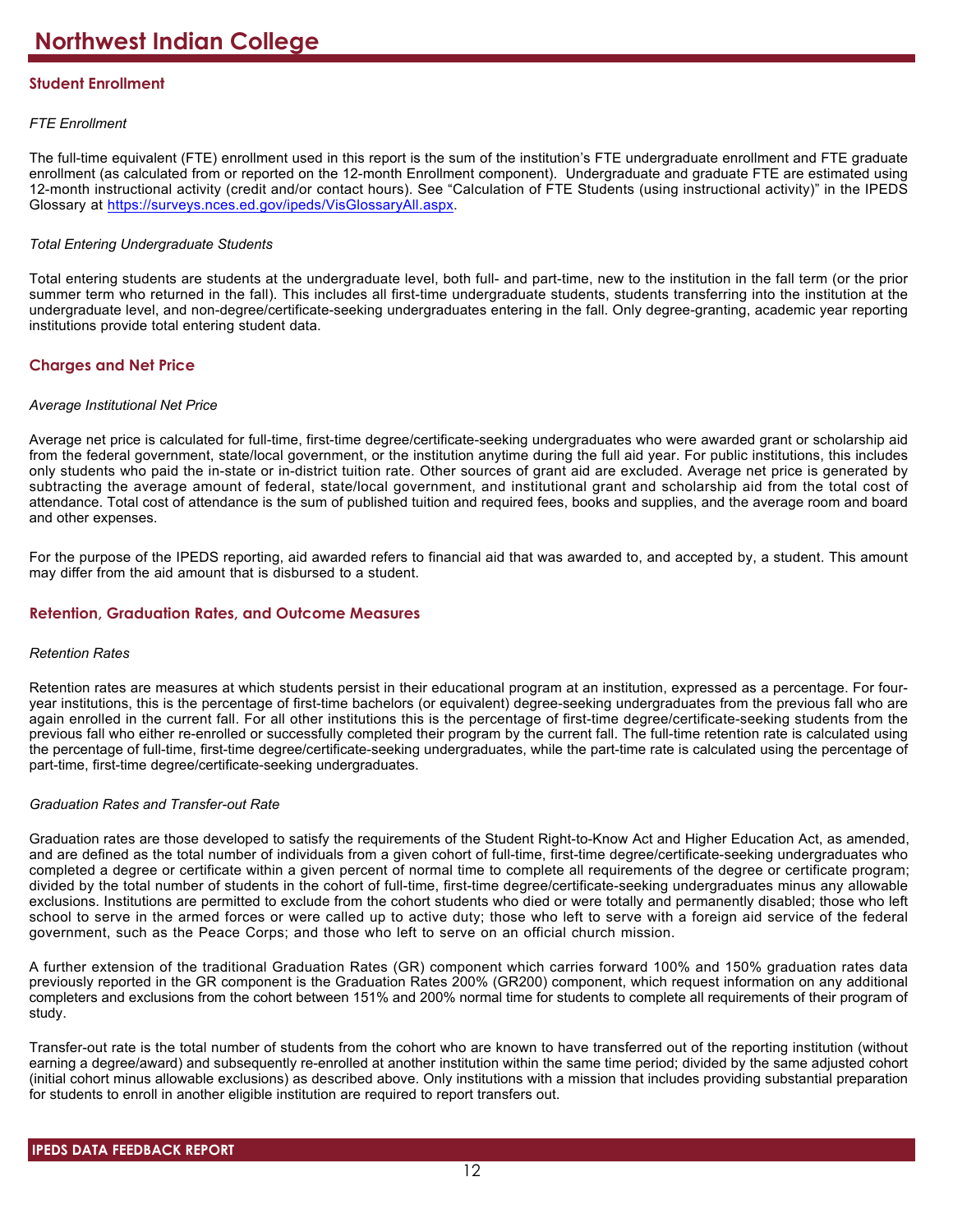#### *Outcome Measures Data*

Alternative measures of student success are reported by degree-granting institutions to describe the outcomes of four degree/certificateseeking undergraduate student groups: Full-time, first-time (FTFT); Part-time, first-time (PTFT); Full-time, non-first-time (FTNFT); and Parttime, non-first-time (PTNFT). Additionally, each of the four cohorts collects data on two subcohorts: Pell grant recipients and non-Pell grant recipients. These measures provide the 4-year, 6-year, and 8-year award rates (or completions rates) after entering an institution. NCES calculates award rates by dividing a cohort's or subcohort's adjusted cohort into the number of total awards at 4-year, 6-year, and 8-year status points.

The initial cohort can be revised and take allowable exclusions resulting in an adjusted cohort. Institutions are permitted to exclude from the initial cohort the following: 1) students who died or were totally and permanently disabled; 2) those who left school to serve in the armed forces or were called up to active duty; 3) those who left to serve with a foreign aid service of the federal government, such as the Peace Corps; and 4) those who left to serve on an office church mission.

The highest award and the type of award (i.e., certificate, Associate's, or Bachelor's) are reported at each status point. For students who did not earn an undergraduate award after 8-years of entry, the enrollment statuses are reported as either still enrolled at the institution, or subsequently transferred out of the institution. Unlike the Graduation Rates data, all institutions must report on a full-year cohort (students entering July 1 of one year to June 30 to the next) and on their transfer out students, regardless if the institution has a mission that provides substantial transfer preparation.

#### **Finance**

#### *Core Revenues*

Core revenues for public institutions reporting under GASB standards include tuition and fees; government (federal, state, and local) appropriations and operating and nonoperating grants/contracts; private gifts, grants, and contracts (private operating grants/contracts plus gifts and contributions from affiliated entities); sales and services of educational activities; investment income; other operating and nonoperating sources; and other revenues and additions (capital appropriations and grants and additions to permanent endowments). "Other core revenues" include federal appropriations, sales and services of educational activities, other operating and nonoperating sources, and other revenues and additions.

Core revenues for private, not-for-profit institutions (and a small number of public institutions) reporting under FASB standards include tuition and fees; government (federal, state, and local) appropriations and grants/contracts; private gifts, grants/contracts (including contributions from affiliated entities); investment return; sales and services of educational activities; and other sources (a generated category of total revenues minus the sum of core and noncore categories on the Finance component). "Other core revenues" include government (federal, state, and local) appropriations, sales and services of educational activities, and other sources.

Core revenues for private, for-profit institutions reporting under FASB standards include tuition and fees; government (federal, state, and local) appropriations and grants/contracts; private grants/ contracts; investment income; sales and services of educational activities; and other sources (a generated category of total revenues minus the sum of core and noncore categories on the Finance component). "Other core revenues" include government (federal, state, and local) appropriations and other sources.

At degree-granting institutions, core revenues exclude revenues from auxiliary enterprises (e.g., bookstores and dormitories), hospitals, and independent operations. Non-degree-granting institutions do no report revenue from auxiliary enterprises in a separate category, and thus may include these amounts in the core revenues from other sources.

#### *Core Expenses*

Core expenses include expenses for instruction, research, public service, academic support, institutional support, student services, grant aid/scholarships and fellowships (net of discounts and allowances), and other functional expenses (a generated category of total expense minus the sum of core and noncore functions on the Finance component). Expenses for operation and maintenance of plant, depreciation, and interest are allocated to each of the other functions. Core expenses at degree-granting institutions exclude expenses for auxiliary enterprises (e.g., bookstores and dormitories), hospitals, and independent operations. Non-degree-granting institutions do not report expenses for auxiliary enterprises in a separate category and thus may include these amounts in the core expenses as other expenses. "Other core expenses" is the sum of grant aid/scholarships and fellowships and other expenses.

#### *Endowment Assets*

Endowment assets, for public institutions under GASB standards, and private, not-for-profit institutions under FASB standards, include gross investments of endowment funds, term endowment funds, and funds functioning as endowment for the institution and any of its foundations and other affiliated organizations. Private, for-profit institutions under FASB do not hold or report endowment assets.